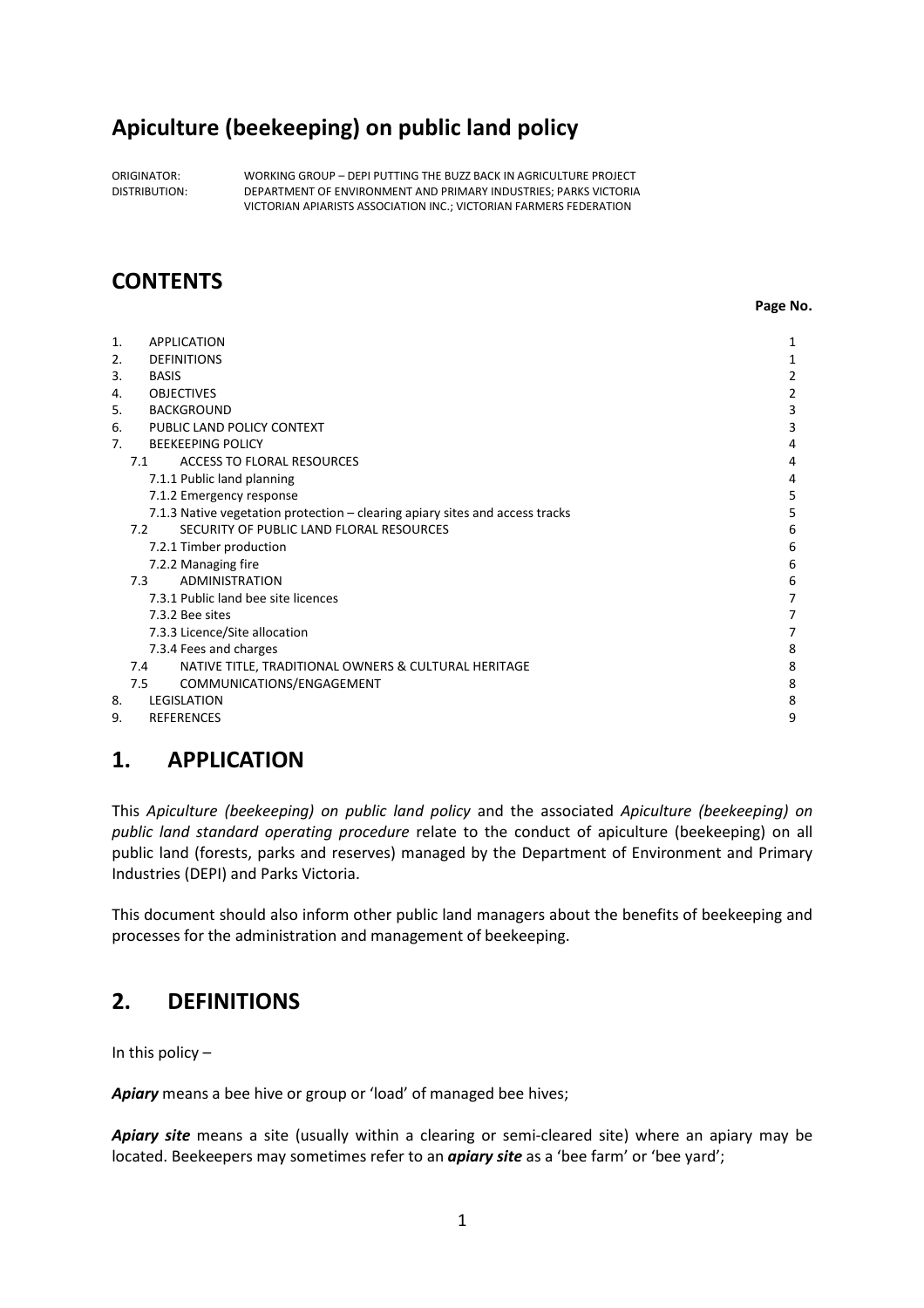*Apiculture* (also referred to as *beekeeping*) means the management and husbandry of honeybees;

*Bee forage area* (also referred to as a *bee range*) means the area over which bees forage for nectar and pollen;

*Beekeeper* means a person, persons or business entity engaged in the conduct of *apiculture* or beekeeping;

*Bee site* means an *apiary site* or the place on which bee hives are kept and a *bee forage area* or *bee range*. On public land bee sites are classified as follows:

- *Category One bee site* (bee forage area or bee range diameter = 1.6 km); and
- *Category Two bee site* (bee forage area or bee range diameter = 3.2 km);

*Bee site licence* means a licence or permit under the relevant legislation and regulation pertaining to public land;

*Bee smoker* (also referred to as a *smoker*) means a device used to calm or control bees. The hand held device generates smoke from smouldering fuels (e.g. pine needles);

*Public land* means forests, parks and reserves and does not include public land managed by Committees of Management, Trusts, Municipal Councils or government agencies other than the *public land manager*; and

*Public land manager* means the Department of Environment and Primary Industries and/or Parks Victoria.

## **3. BASIS**

In recognition of the role of the European Honeybee in helping to assure the food security of Victorians and Australians via the provision of crop pollination services, the Victorian Government is committed to a viable and productive honeybee industry.

A viable and productive honeybee industry is heavily dependent on access to and maintenance of secure floral resources within the state's forests, parks and reserves and streamlined and efficient regulation/administration.

# **4. OBJECTIVES**

**This policy and the associated standard operating procedure seek to:** 

- **encourage apiculture on public land;**
- **maximise coexistence or minimise conflict between apiculture and other public land uses/values;**
- **establish an efficient, effective and uniform system for the management and administration of apiculture on public land; and**
- **ensure an appropriate financial return to the State from the use of a public resource.**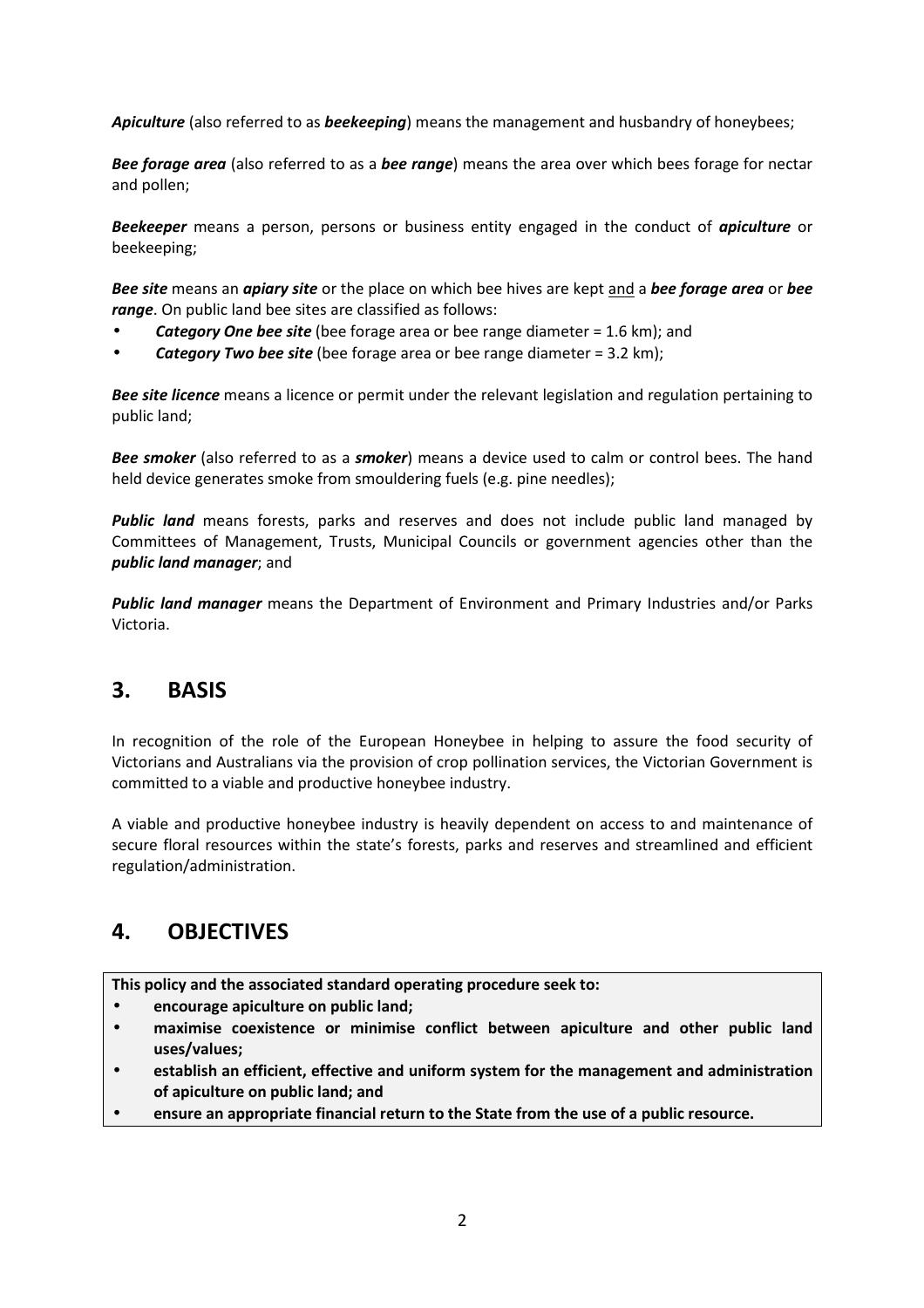# **5. BACKGROUND**

For more than a century bee sites were established on public land wherever there were suitable floral resources and access and the prescribed spatial separation of apiary sites could be achieved. Apart from apiary site and bee range size prescriptions, the only real limitations on the establishment of bee sites related to the extent and standard of the public land road network and capabilities of beekeepers vehicles.

Given that public land, particularly state forests, is approaching capacity in terms of bee sites on prime honey flora, there is competition for existing sites and consistent demand for new opportunities.

As at February 2012, there were 3,637 bee sites on the 7.6 million ha of forests, parks and conservation reserves in Victoria. One thousand, nine hundred and forty three sites are located in the 3.16 million ha of state forest, 1,235 bee sites are located within the 3.4 million ha of national, state and other parks and the remaining 459 sites are located on other public land, including conservation reserves.

In recent decades, drought, fires and, according to beekeepers, management practices/activities (e.g. fire management and forestry operations) have impacted significantly on the productivity of the Victorian honeybee industry. For example, since 2002/03, bushfires have impacted on the productivity of more than 500 public land bee sites.

These impacts together with the array of often competing uses of public land and the fact that there are limitations on availability of 'unutilised' floral resources generate challenges and complexities for public land managers in terms of achieving coexistence between beekeeping and other public land uses and deriving the maximum value from public land for the wider community.

DEPI administers public land beekeeping according to the relevant legislation (see Section 8).

# **6. PUBLIC LAND POLICY CONTEXT**

Victoria's public land encompasses approximately one third of the state and provides enormous environmental, social, cultural and economic benefits to all Victorians.

Public land, depending on its category, may have multiple purposes, including:

- protecting of natural, cultural and heritage values;
- providing recreational and health benefits to the public;
- providing educational and scientific benefits to the community;
- establishing built public assets and utilities/services infrastructure; and
- supporting economic use of public land resources such as apiary, grazing, and tourism opportunities.

The role of public land managers is to manage the land and its natural resources in a sustainable, efficient and effective manner on behalf of the community having regard to the purpose for which that land was reserved.

Public land is diverse and extensive allowing many different uses to be catered for. However, public land is also a finite resource and resource limitations mean that compromises will need to be made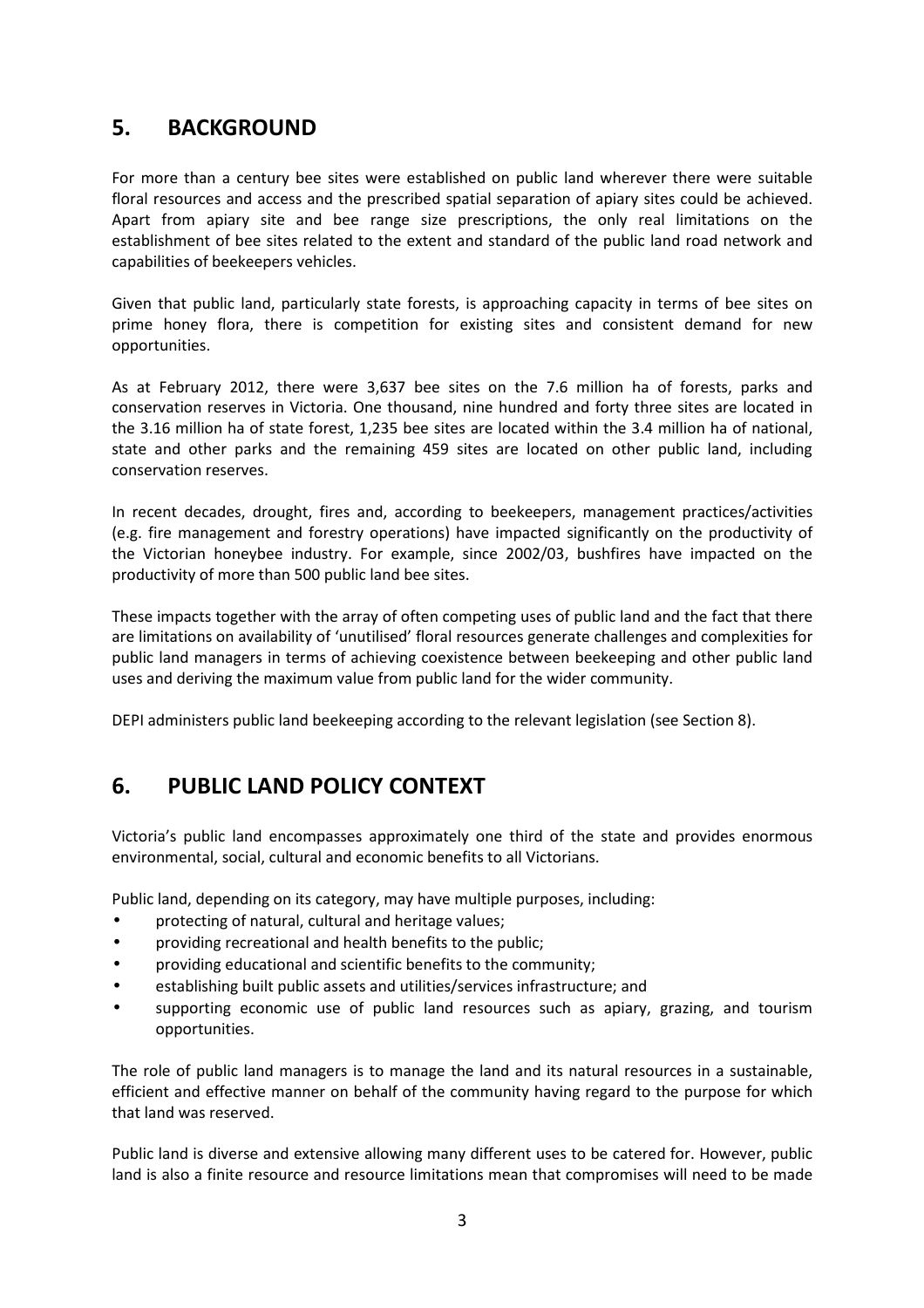to get the best outcomes (including continued provision of opportunities for individuals, businesses and communities) for all Victorians.

Great care needs to be taken when managing forests and parks to make sure that they are healthy and productive so that current and future generations will continue to benefit from them.

The Government is committed to making sure that our growing and diverse population benefits fully from our estate.

# **7. BEEKEEPING POLICY**

**The Victorian Government recognises the importance of the honeybee industry in helping to ensure Victorian food security, boost regional jobs and support the state's billion-dollar agricultural exports. Accordingly, DEPI seeks to encourage and support beekeeping on public land except wilderness and reference areas and reduce administrative burden on beekeepers.**

## **7.1 ACCESS TO FLORAL RESOURCES**

Apiaries are permitted on public land except on public land within the following distances from the boundary of a wilderness park or zone or reference area:

- 0.8 km (in the case of Category One bee sites);
- 1.6 km (in the case of Category Two bee sites).

**Note:** These distances ensure alignment of bee range or bee forage area boundaries with the boundaries of wilderness and reference areas.

### **7.1.1 Public land planning**

Beekeeping will be considered as a part of all public land planning processes.

Relevant planning processes include:

- Regional management plans: These plans will indicate the overarching importance and narrative for a region's beekeeping identifying any specific important issues and any particular regional considerations/directions in the management of bees;
- Operational plans and management plans:
	- o Park or forest management plans: these plans may address local beekeeping issues and considerations and provide strategies for the management of beekeeping within a park or parks or a forest planning area;
	- o Master plans: master plans generally apply to small development envelopes or areas. However they may impact on beekeeping on adjoining public land;
	- o Recreation plans: see master plans, above;
	- o Road management plans: these plans have implications and present opportunities for beekeepers in planning and management of and works on the road network;
	- o Planned burning and other fire management planning and operations: DEPI, working with beekeepers, will: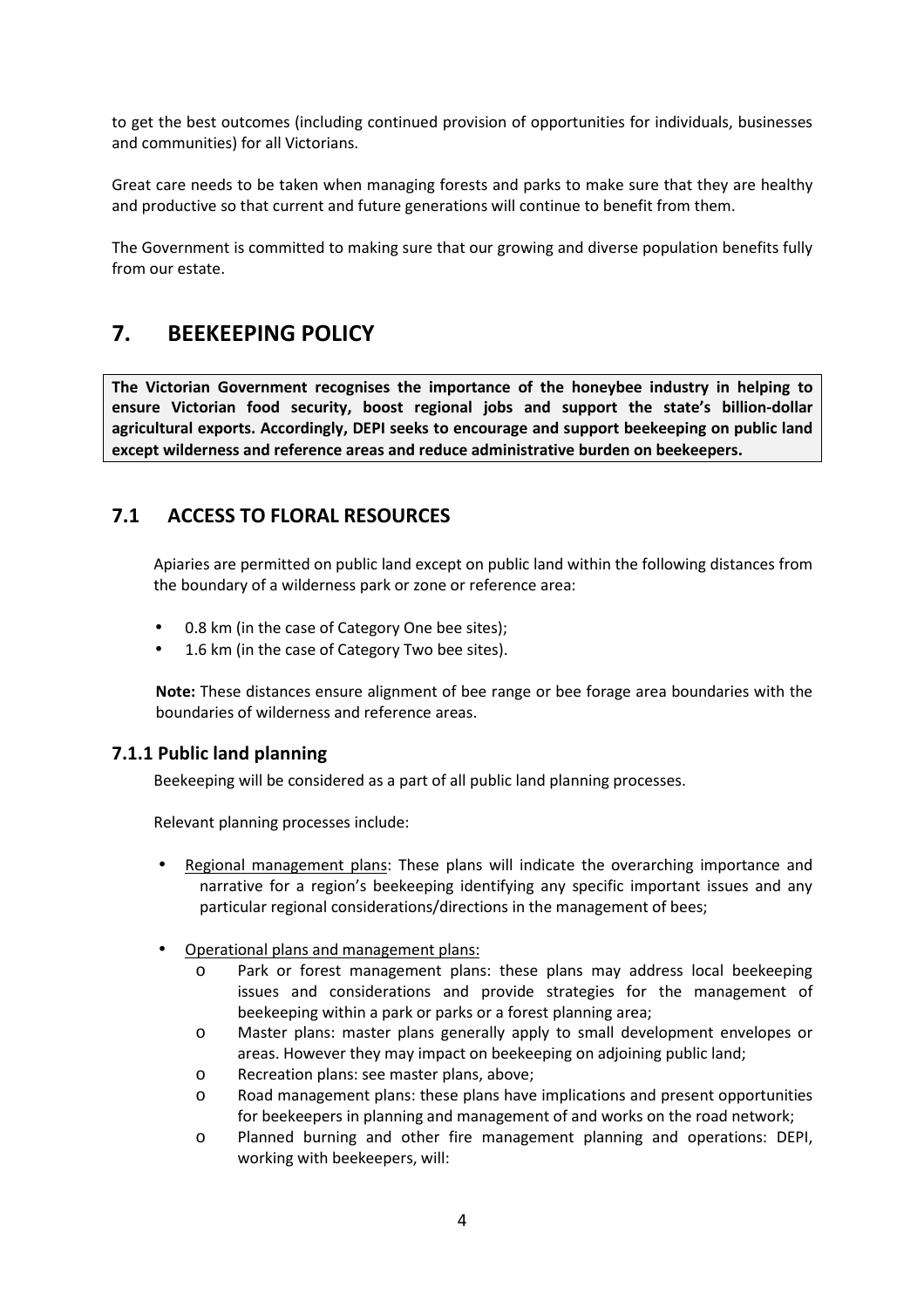- consider current and projected availability and diversity of floral resources in planning for planned burns; and
- notify relevant beekeepers in advance of planned burns (and beekeepers should assist this process by providing DEPI with appropriate contact details).

Where specific beekeeping values have been identified as part of an operational or management planning process, the public land manager may consider application or utilisation of the following tools to protect or minimise impact on those values:

- o Management prescriptions: for example the current Bendigo Forest Management Plan (and timber harvesting prescriptions) includes prescriptions to protect Yellow Box (*Eucalyptus melliodora*) and Summer Flowering Red Ironbark (*Eucalyptus tricarpa*);
- o Forest zoning: while DEPI does not support broad-acre application of special management zones to ensure protection of bee sites, it is recognised that a zoning solution may be appropriate in some locations.

In circumstances where the above processes do not adequately recognise or protect beekeeping values, the public land manager may consider the development of an apiary management plan. While 'single issue' plans are not generally favoured by DEPI, it is recognised that such plans are useful/warranted in some situations. For example, the *Gippsland Apiary Plan* has provided a solid framework for maximising coexistence between beekeeping and timber production in that area.

### **7.1.2 Emergency response**

DEPI will, so far as is practicable, consider beekeeping in planning and implementing response to emergency incidents/natural disasters.

DEPI's first priority will be the management of the incident or disaster, and beekeepers should not assume that their interests and assets can be protected.

DEPI will consider beekeeping in planning and implementing rehabilitation and recovery following emergency incidents/natural disasters.

Where access to an apiary has been prevented or a bee site has been rendered unproductive as a result of a natural disaster or other emergency incident, the land manager may consider alternative options for beekeepers including alternative sites if available or fee waivers.

### **7.1.3 Native vegetation protection – clearing apiary sites and access tracks**

Removal, destruction or lopping of native vegetation to create or maintain apiaries and/or access to apiaries shall be subject to the applicable *Victoria Planning Provisions* (DPCD undated) and Victoria's *Native Vegetation Management – A Framework for Action* (NRE 2002) (and future *Permitted clearing of native vegetation – Biodiversity assessment guidelines*).

In addition, removal, destruction or lopping of native vegetation must not occur without approval of the public land manager.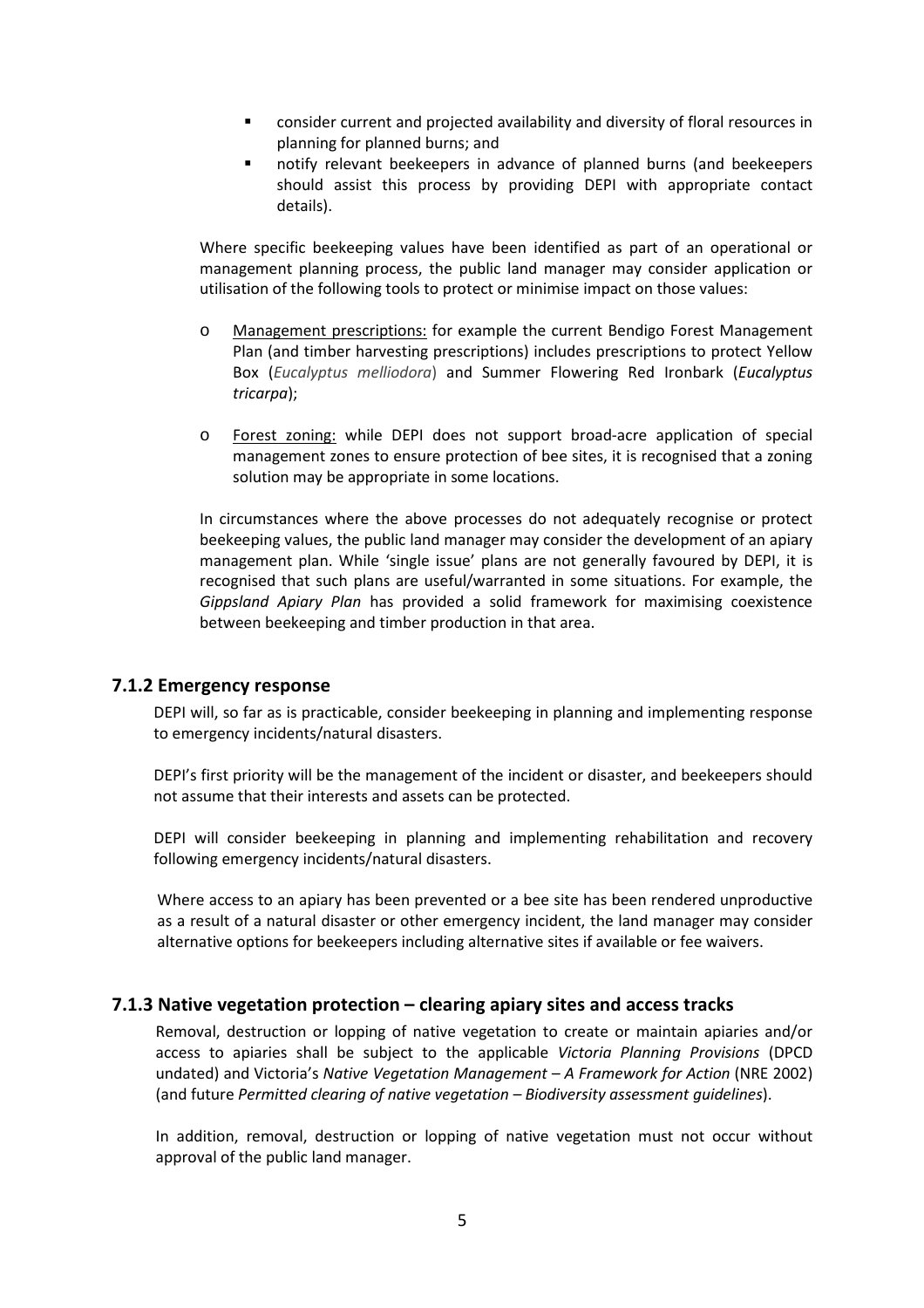As a general principle, and so far as is practicable, apiary sites should be located on existing clearings, breaks or openings within public land.

## **7.2 SECURITY OF PUBLIC LAND FLORAL RESOURCES**

Public land managers will optimise the security of public land floral resources in a manner that is consistent with statutory obligations and government policy.

### **7.2.1 Timber production**

Victoria's timber industry policy is predominantly enshrined in the *Timber Industry Action Plan* (TIAP). The TIAP details how the government will implement its forestry policy and assist the timber industry to meet its key challenges. Primary policy settings underpinning the TIAP are the provision, for the timber industry, of greater resource certainty and secure long-term access to native timber supplies.

Timber production operations are conducted in accordance with forest management plans, the *Code of Practice for Timber Production 2007*, the allocation order (for public native timber harvesting), and all other relevant laws and regulations governing timber harvesting. The code stipulates requirements for wood utilisation and coupe planning, which in turn determine harvesting techniques and rehabilitation requirements, including in relation to roads and log landings.

Beekeeping will be considered in timber production planning, with view to optimising coexistence between the two activities.

### **7.2.2 Managing fire**

The *Code of Practice for Bushfire Management on Public Land 2012* establishes the framework for bushfire management (including planned burning and bushfire response) on Victoria's public land.

The code commits fire agencies to reduce the risk of bushfires to human life and recognises the role of fuel management in reducing bushfire risk over broad areas. The code also commits fire agencies to engagement with communities and stakeholders (including beekeepers) in the planning and management of fire.

DEPI, within the context of compliance with the code, will seek to minimise the impacts of managing fire on public land beekeeping.

## **7.3 ADMINISTRATION**

The government's economic strategy, *Securing Victoria's Economy: Planning, Building, Delivering*, promotes sustained productivity improvements through a more affordable and competitive business environment (e.g. by reducing administrative burden on businesses).

DEPI aims to administer beekeeping on public land in a streamlined and efficient manner. DEPI will also strive for continuous improvement in the administration of public land beekeeping.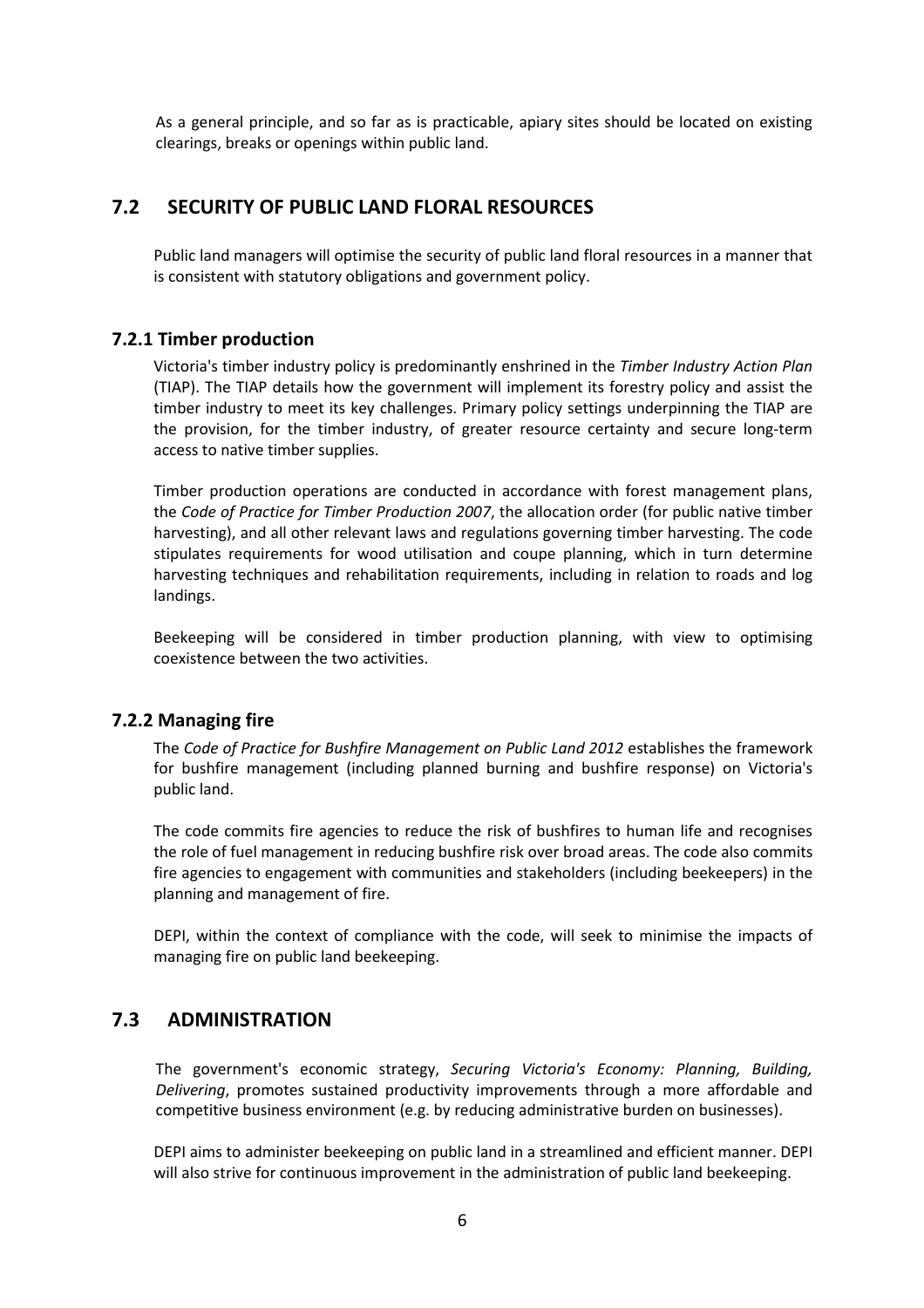### **7.3.1 Public land bee site licences**

To undertake beekeeping activities on public land the beekeeper must be a registered beekeeper under the *Livestock Disease Control Act 1994 (Vic)* and the holder of a current public land bee site licence.

Beekeeping activities must be in accordance with the conditions of the bee site licence.

Bee site licences do not provide any exclusive interest or property right in the land.

Licences will be issued for a term of 10 years and are renewable.

### **7.3.2 Bee sites**

DEPI will continue to administer two categories of bee sites:

- **Category One bee sites** (sites formerly subject to three and six month licences/permits). These sites are 1.6 km in diameter.
- **Category Two bee sites** (sites formerly subject to annual Bee Farm and Bee Range Licences). These sites are 3.2 km in diameter.

No new Category Two bee sites will be established, and as licences for existing Category Two sites are surrendered or discontinued by the beekeeper, these sites will be converted to Category One sites.

Apiary sites will be operationally adequate, definable and, as a general principle, signposted (pegged). Operational adequacy will vary from beekeeper to beekeeper or according to operational or seasonal circumstances, and accordingly DEPI and/or Parks Victoria will not, as a general principle, include judgments about operational adequacy in decision-making in relation to a given apiary site.

As a general principle, new apiaries must be located at the centre or close to the centre of the bee range and bee sites must not overlap (although it is recognised that for practical or operational purposes, some overlap - up to 10% - may be necessary).

### **7.3.3 Licence/site allocation**

DEPI favours competitive processes to allocate access to public land resources, noting that for cost effectiveness the department may choose to allocate bee site licences on a first come first served basis.

The department may also allocate bee site licences via other means including ballot or expression of interest. Usually such approaches will be applied to a number or batch of bee sites, particularly where these are identified by DEPI and/or Parks Victoria, or to those cases where there are a number of applicants for a particular site.

All bee sites will be allocated through an open and transparent process.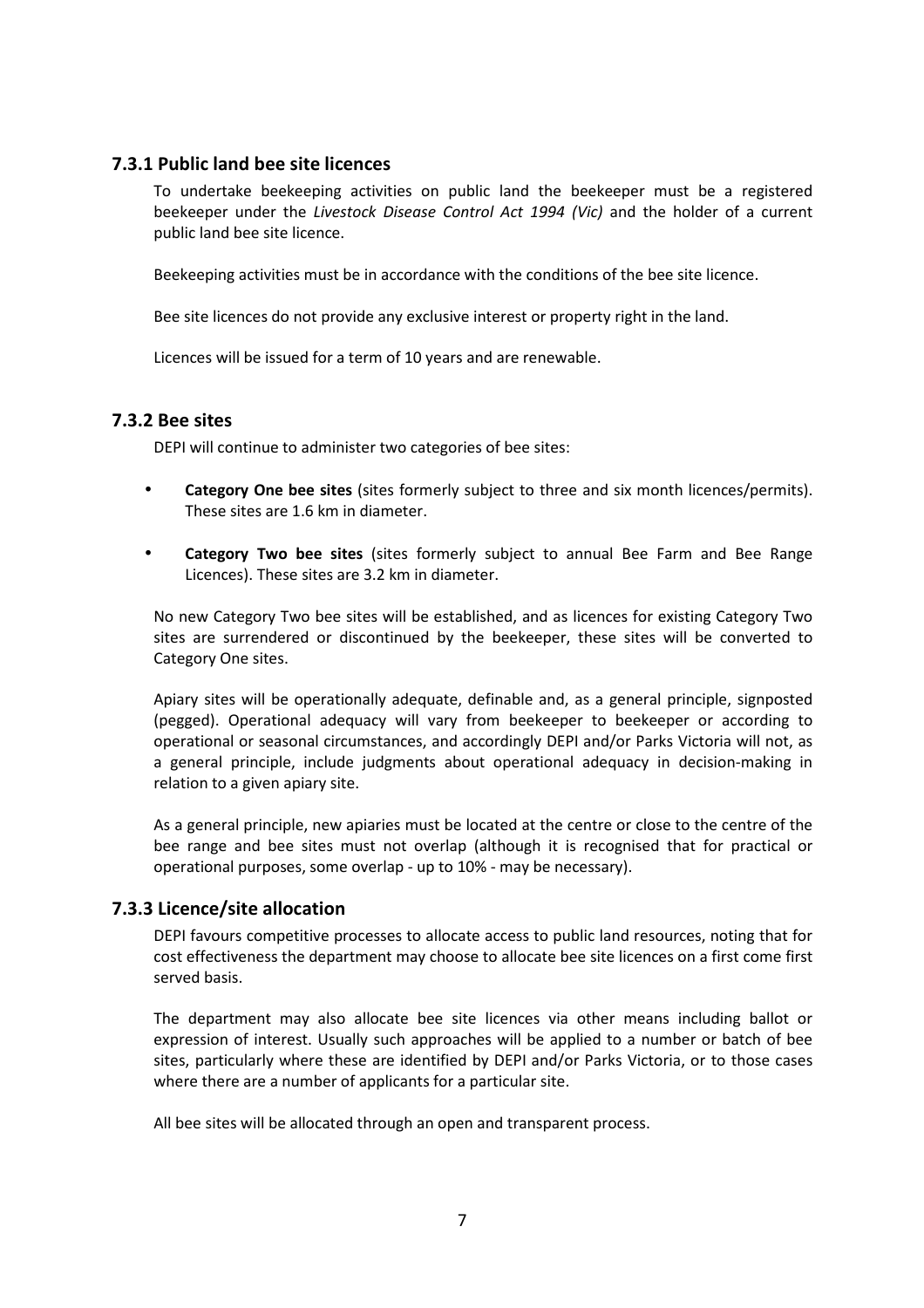## **7.3.4 Fees and charges**

Government policy in relation to pricing, fees and charges is that full cost recovery will be sought, except for certain specific circumstances where prices, fees and charges will be set according to commercial rates (higher than full cost recovery) or subsidised (lower than full cost recovery).

Government fees and charges are, as a general principle, subject to annual adjustment based on the 'Annual Rate' (also known as the 'Treasurer's Rate') published prior 1 March of each year.

Fees and charges for bee site licences will be in accordance with government fees and charges policies.

## **7.4 NATIVE TITLE, TRADITIONAL OWNERS & CULTURAL HERITAGE**

The *Native Title Act 1993 (Cwlth)* and the *Traditional Owner Settlement Act 2010 (Vic)* provide the basis for determining matters of native title and traditional ownership in Victoria. DEPI will adhere to the provisions of the legislation in relation to the issue of bee site licences.

DEPI recognises and supports the protection of Aboriginal cultural heritage on public land. DEPI will adhere to the provisions of the *Aboriginal Heritage Act 2006 (Vic)* and associated regulations to provide for the protection of Aboriginal cultural heritage in all of its activities on public land, including management of beekeeping.

## **7.5 COMMUNICATIONS/ENGAGEMENT**

To optimise public land beekeeping productivity and coexistence with other public land uses, DEPI and Parks Victoria will undertake or facilitate good communications and engagement with beekeepers.

DEPI recognises that education and training of staff in relation to beekeeping on public land is essential for the effective management and administration of the activity.

## **8. LEGISLATION**

### *Aboriginal Heritage Act 2006 (Vic)*

This Act facilitates protection of Aboriginal cultural heritage and broadens Aboriginal community involvement in decision making.

### *Country Fire Authority Act 1958 (Vic)*

Section 40 of this Act relates to the lighting of fires (including the operation of smokers) on days of total fire ban. A permit is required to operate a smoker or utilise fire for the extraction of honey on a day of total fire ban.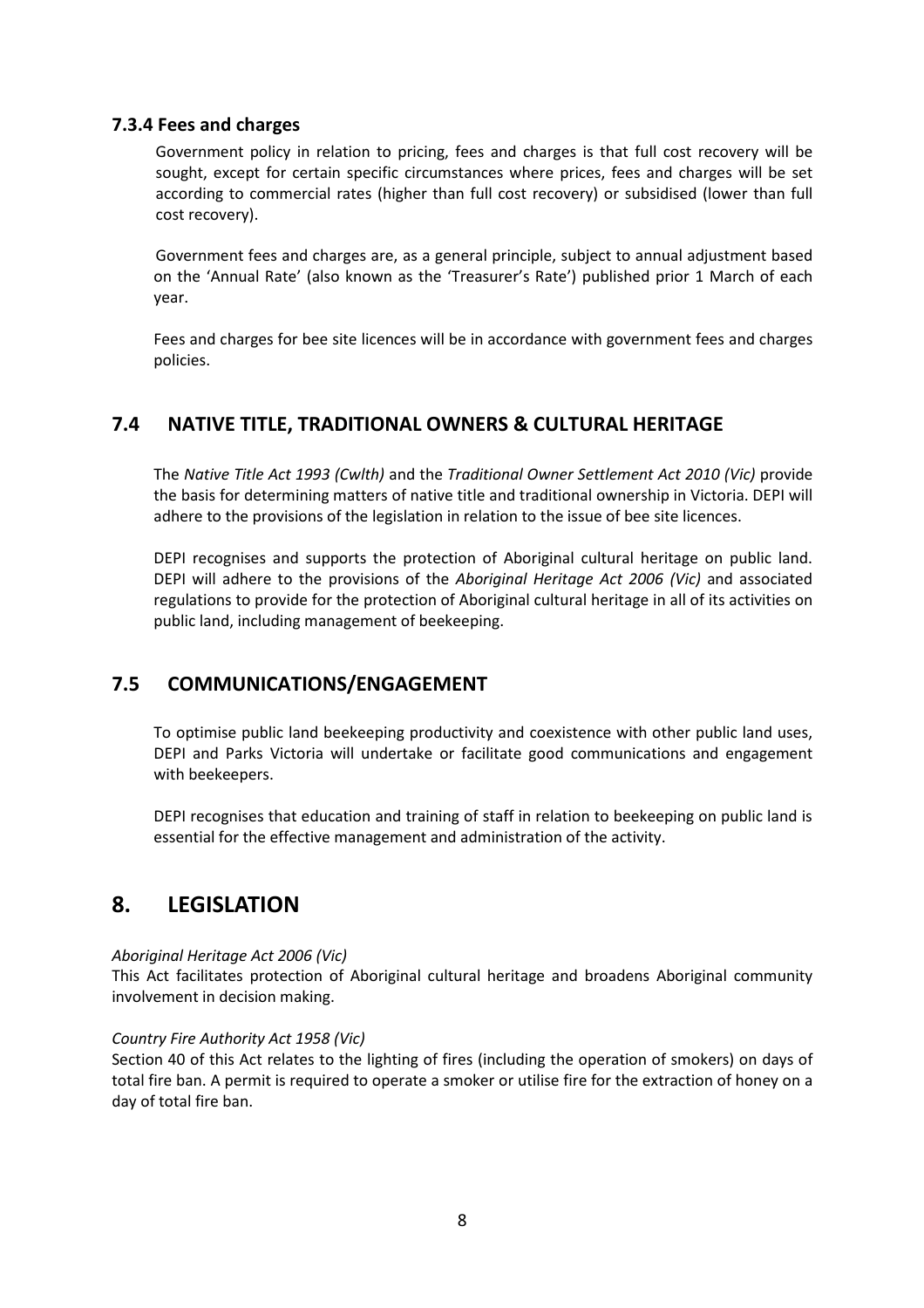#### *Flora and Fauna Guarantee Act 1988 (Vic)*

This Act protects significant listed flora and fauna species and communities.

### *Forests Act 1958 (Vic)*

Section 52 of the Act provides that licences may be granted for a range of purposes, including any purpose connected to state forest or forest produce. Bee sites may be licensed under this provision of the Act.

### *Forests (Fire Protection) Regulations 2004*

Regulation 24 stipulates fire protection requirements in relation to apiculture on public land, including the use of smokers and the provision of fire fighting equipment (knapsack spray and rake).

#### *Land Act 1958 (Vic)*

Sections 141 – 148 of the Act provide for bee farm and range licences and section 149 relates to temporary apiary rights.

#### *Land Regulations 2006*

The Land Regulations prescribe fees and charges for activities such as: lodgement and recording licence applications; preparation and issue of a licence; consent to the transfer of a licence; and preparation of a duplicate licence document.

#### *Livestock Disease Control Act 1994 (Vic)*

This Act requires the registration of all apiarists and sets the standards and conditions for apiculture and disease control. Section 125 provides a mechanism or process for managing abandoned hives on Crown land.

#### *National Parks Act 1975 (Vic.)*

Section 21(1)(b) of the Act allows a permit to be granted to allow the operation of an apiary in a park reserved and/or managed under the Act.

#### *Native Title Act 1993 (Cwlth)* and *Traditional Owner Settlement Act 2010 (Vic)*

These Acts provide the basis for determining matters of native title and traditional ownership in Victoria.

#### *Planning and Environment Act 1987 (Vic)*

This Act provides the basis for planning schemes in Victoria, including the *Victoria Planning Provisions* and the development and incorporation of codes of practice, including the *Apiary code of practice* (DPCD 2011).

## **9. REFERENCES**

DPCD (2011) *Apiary code of practice*, Department of Planning and Community Development, Victoria.

DPCD (Undated) *Victoria Planning Provisions*, Department of Planning and Community Development, located at http://planningschemes.dpcd.vic.gov.au/vpps/ (website accessed 20 May 2013).

NRE (2002) *Victoria's Native Vegetation Management – A Framework for Action*, Department of Natural Resources and Environment, Victoria.